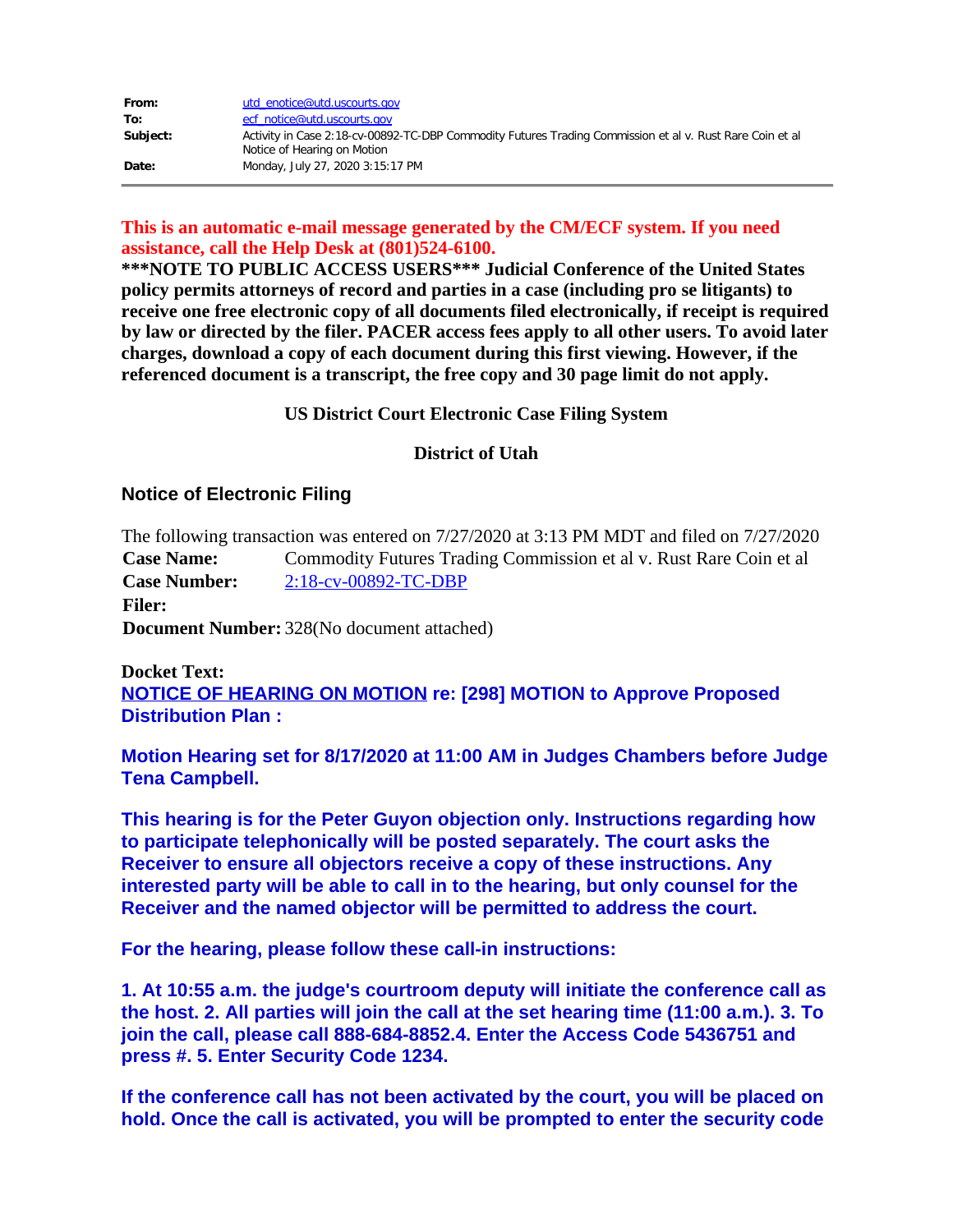**(1234) followed by the # key. You must either accept (press 1) or re-enter the security code (press 2). The security code needs to be entered only once unless it is entered incorrectly the first time.6. At the beginning of the telephonic hearing, Judge Campbell will explain how the hearing will proceed.**

**Receiver is instructed to provide these call in instructions to all interested parties.**

#### **(Notice generated by Chris Ford)**

#### **2:18-cv-00892-TC-DBP Notice has been electronically mailed to:**

Robert G. Wing rwing@agutah.gov, sshepherd@agutah.gov

Walter F. Bugden wally@bilaw.net, lori@bilaw.net, sindra@bilaw.net, tara@bilaw.net

Thomas M. Melton tmelton@agutah.gov, sshepherd@agutah.gov

Steven T. Waterman waterman.steven@dorsey.com, bingham.karen@dorsey.com, slc.lit@dorsey.com

Robert K. Hunt robert hunt@fd.org, geri\_wynhof@fd.org

Andrew G. Deiss adeiss@deisslaw.com, docketing@deisslaw.com, nburza@deisslaw.com, zabend@deisslaw.com

Sean N. Egan seannegan@sneganlaw.com, receptionist\_sneganlaw@yahoo.com

Wayne Klein wklein@kleinutah.com

Joseph Covey jcovey@parrbrown.com, calendar@parrbrown.com, lstumpf@parrbrown.com

Paula Woodland Faerber pfaerber@agutah.gov

Kristen R. Angelos kris\_angelos@fd.org, Shelly\_Miller@fd.org

Jennifer R. Korb jkorb@agutah.gov

Troy J. Aramburu taramburu@swlaw.com, aburton@swlaw.com, awayne@swlaw.com, docket\_slc@swlaw.com, jritchie@swlaw.com

Jeffery A. Balls jballs@parrbrown.com, calendar@parrbrown.com, wtuckett@parrbrown.com

Cynthia D. Love clove@parrbrown.com, calendar@parrbrown.com, wmanning@parrbrown.com

Stephen C. Mouritsen smouritsen@parrbrown.com, afoutz@parrbrown.com,